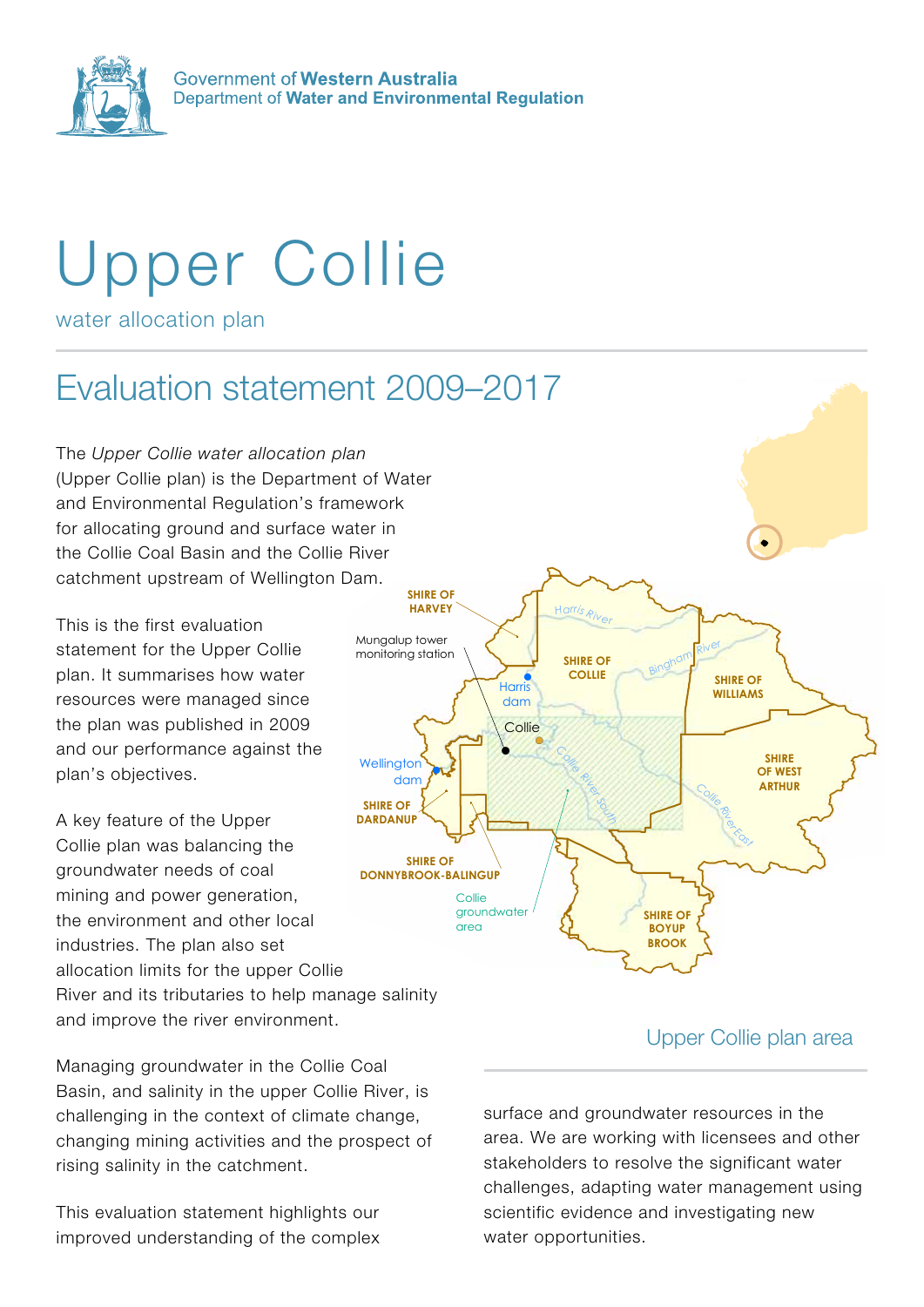# Water resources in the Upper Collie plan area

The Upper Collie plan area covers around 2800 km2 and includes the catchments of five rivers and the Collie groundwater area.

The Collie River and its tributaries flow into Wellington Dam, the largest dam in the southwest of Western Australia. Harvey Water uses water released from the dam to supply the Collie River Irrigation District and to support environmental values in the lower Collie River. The dam release arrangements are set out in the *Lower Collie surface water allocation plan, 2015.*

The Water Corporation uses Harris Dam, located on the Harris River, for the Great Southern Towns Water Supply Scheme.

The Collie groundwater area covers the Collie Coal Basin. Here licences to take groundwater are aligned with State Agreements to enable the safe and efficient mining of coal below the watertable. This groundwater is used to generate electricity supplied to Perth and the South West.



Harris Dam

The *Collie Coal (Griffin) Agreement Act 1979* and *Collie Coal (Western Collieries) Agreement Act 1979* ratify agreements between the Government of Western Australia and the mining companies with respect to mining, development and rehabilitation of certain coal reserves.

The intent of the State Agreements is to safeguard coal requirements for electricity production and industry, and enable the expansion of coal mining and production for the coal mining company. Also, these State Agreements prioritise Western Power's access to available water, including dewater.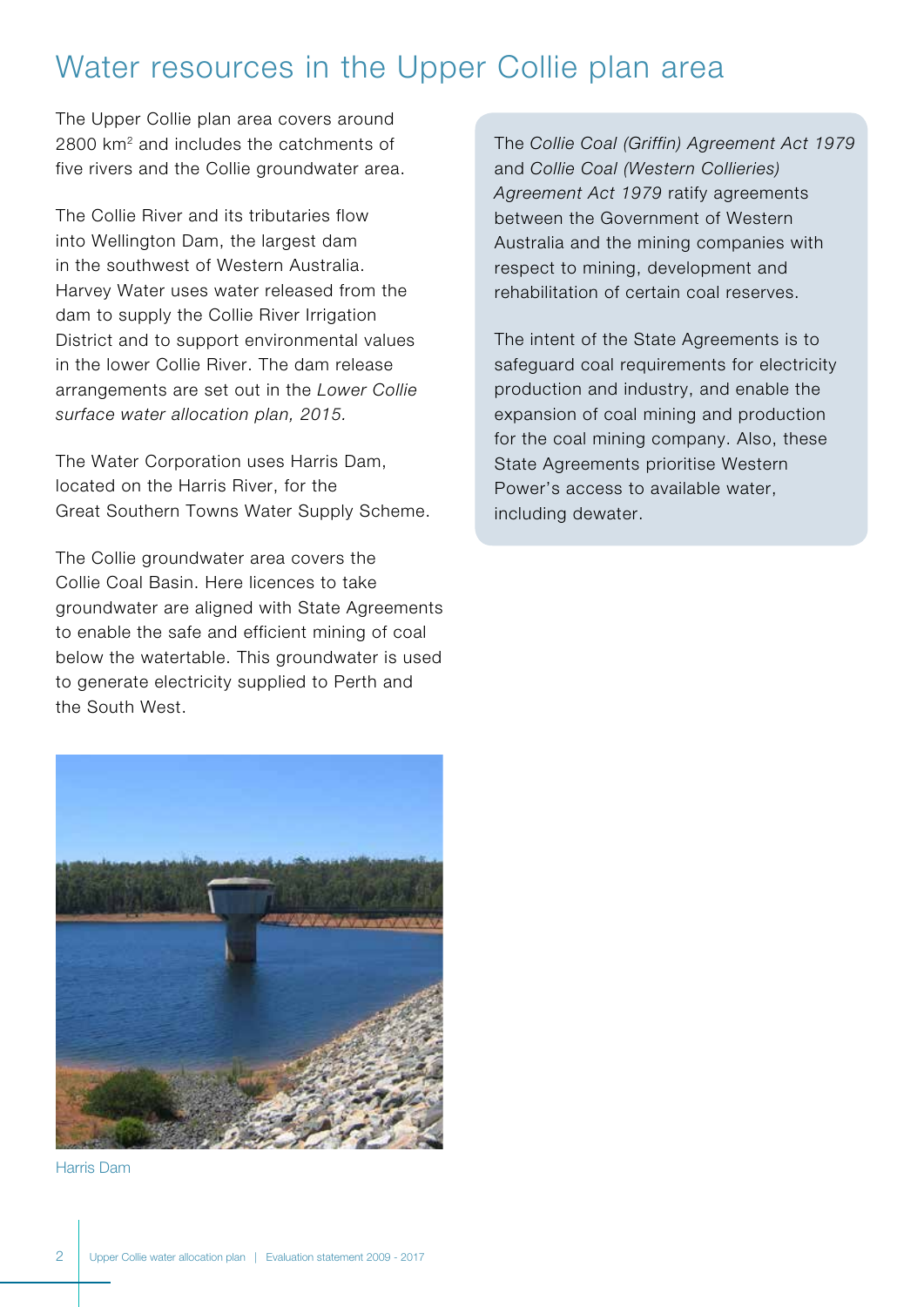# Improving how we manage water

The main achievements between 2009 and 2017 were:

- Reducing over-allocation by 25 GL/year through water licensing, compliance measures and improved water use efficiency by licensees.
- Collaborating with Griffin Coal to update the local groundwater water model and improve understanding and management of the groundwater system.
- Working with stakeholders and across government to identify alternative contingency water supplies for industry to reduce reliance on mine dewater.
- Continuing to engage across government on mine closure and residual impacts to water resources associated with coal mining in the basin.
- Collaborating with Premier Coal on the Lake Kepwari flow-through trial to provide alternative closure options for suitable open cut mine voids. Results from the trial show water quality improvements within the lake with minimal changes to downstream flows.
- Launching of the \$5.7 million Myalup-Wellington Water for Food project in February 2015.

| Objective                                                                                                                       | How the objective was met 2009–2017                                                                                                                                                                                                                                                                                                                                                                                                                                                                                                                                                                                                     |
|---------------------------------------------------------------------------------------------------------------------------------|-----------------------------------------------------------------------------------------------------------------------------------------------------------------------------------------------------------------------------------------------------------------------------------------------------------------------------------------------------------------------------------------------------------------------------------------------------------------------------------------------------------------------------------------------------------------------------------------------------------------------------------------|
| Increase<br>accountability for<br>water use and its<br>associated impacts                                                       | Developed the Collie Coal Basin Water Use Balance tool to track the take,<br>٠<br>use, disposal and supply of water between mining and power generation<br>companies. This improves water accountability, transparency and provides<br>opportunities to optimise water use.                                                                                                                                                                                                                                                                                                                                                             |
| 2. Limit abstraction of<br>water up to or equal<br>to the allocation<br>limit for a resource<br>(other than mine<br>dewatering) | Kept licensed entitlements at or below the allocation limit for all seven<br>$\bullet$<br>surface water subareas.<br>Other than for dewatering, licensed use remains below the allocation limit<br>$\bullet$<br>in the Premier subarea and average licensed use has remained below the<br>allocation limit in the Cardiff subarea since $2007 - 08$ . This was achieved by<br>ensuring alternate water sources, such as dewater, are used in preference<br>to additional groundwater abstraction.<br>Regularly undertook compliance activities for significant water users to<br>$\bullet$<br>ensure licensees meet licence conditions. |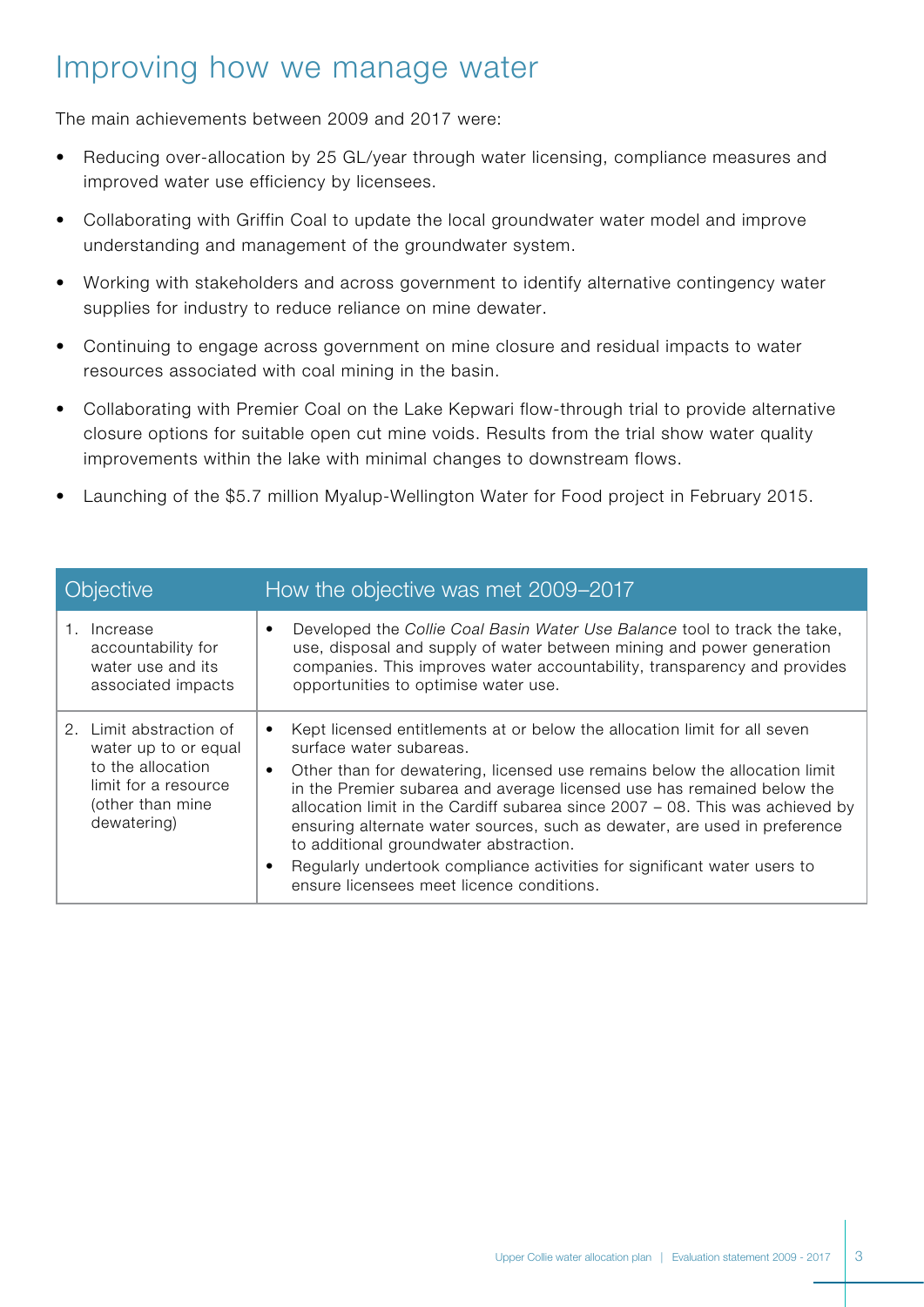| <b>Objective</b>                                                                                                                            | How the objective was met 2009–2017 contd.                                                                                                                                                                                                                                                                                                                                                                                                                                                                                                                                                                                                                                                                                                                                                                                                                                                                                                                                                                                                                                                                                                                                                   |
|---------------------------------------------------------------------------------------------------------------------------------------------|----------------------------------------------------------------------------------------------------------------------------------------------------------------------------------------------------------------------------------------------------------------------------------------------------------------------------------------------------------------------------------------------------------------------------------------------------------------------------------------------------------------------------------------------------------------------------------------------------------------------------------------------------------------------------------------------------------------------------------------------------------------------------------------------------------------------------------------------------------------------------------------------------------------------------------------------------------------------------------------------------------------------------------------------------------------------------------------------------------------------------------------------------------------------------------------------|
| 3. Recover over-<br>allocated water<br>resources to<br>sustainable levels                                                                   | Proactively reduced entitlements to reflect operational requirements.<br>٠<br>Continued to proactively support and advise licensees on alternative water<br>$\bullet$<br>source options.                                                                                                                                                                                                                                                                                                                                                                                                                                                                                                                                                                                                                                                                                                                                                                                                                                                                                                                                                                                                     |
| 4. Protect existing<br>ecological, social<br>and cultural values                                                                            | Continued to adaptively manage environmental releases from the<br>$\bullet$<br>Wellington Dam and Harris Dam that are required under license to maintain<br>downstream values.<br>Commissioned the Collie Basin groundwater assessment -<br>$\bullet$<br>State of the Basin (GHD 2010), funded by the Australian Government's<br>Water for the Future initiative to guide groundwater management.<br>Collaborated with Premier Coal on the Lake Kepwari flow-through trial to<br>$\bullet$<br>enhance the quality and ecological value of water within the void.<br>Continued to undertake river health assessments on the Collie River and its<br>$\bullet$<br>tributaries.<br>Worked across government and within the Collie Coal Mines Environmental<br>$\bullet$<br>Committee (CCMEC) to manage current water use and guide future use<br>and risks in the context of mine closure planning. The CCMEC, chaired by<br>the Department of Jobs, Tourism, Science and Innovation, is comprised of<br>the Department of Water and Environmental Regulation, the Department of<br>Biodiversity, Conservation and Attractions, and the Department of Mines,<br>Industry Regulation and Safety. |
| 5. Protect the security<br>of supply for water<br>users                                                                                     | Continued to work with major water users; Synergy, Griffin Coal, Premier<br>$\bullet$<br>Coal, Bluewaters Power and the Department of Jobs, Tourism, Science and<br>Innovation, to ensure water use is as sustainable as possible despite the<br>challenges in the area.                                                                                                                                                                                                                                                                                                                                                                                                                                                                                                                                                                                                                                                                                                                                                                                                                                                                                                                     |
| 6. Ensure that water<br>is used in the most<br>efficient way                                                                                | Collaborated with mining and power generation companies to optimise the<br>$\bullet$<br>use of fit for purpose water to reduce groundwater demand and abstraction.                                                                                                                                                                                                                                                                                                                                                                                                                                                                                                                                                                                                                                                                                                                                                                                                                                                                                                                                                                                                                           |
| 7. Achieve the highest<br>value use for water<br>resources                                                                                  | Commenced the Myalup-Wellington Water for Food project to explore<br>٠<br>opportunities in optimising the use of Wellington Dam in support of<br>horticultural development in the Myalup Irrigation Agricultural Precinct and<br>Collie River Irrigation District.<br>Provided recommendations to transition the use of surplus dewater from<br>$\bullet$<br>river disposal to power generation.                                                                                                                                                                                                                                                                                                                                                                                                                                                                                                                                                                                                                                                                                                                                                                                             |
| 8. Minimise water<br>quality impacts of<br>abstraction and use,<br>and where possible,<br>increase the<br>quality of the water<br>resources | Introduced a cumulative impact assessment process to minimise water<br>$\bullet$<br>quality impacts across the region when:<br>assessing new proposals.<br>reviewing management of existing operations.<br>confirming our preference for a basin wide mine closure plan for the<br>Premier subarea.<br>Continued to engage across government to highlight the long-term legacy<br>$\bullet$<br>risks to ground and surface water resources associated with coal mining<br>and mine closure.<br>Improved our understanding and guided management of groundwater and<br>٠<br>surface water through several projects:<br>Updated Upper Collie catchment surface water runoff model (LUCICAT)<br>and Wellington Dam water balance model (TwoRes).<br>Edith Cowan University's series Mine Voids Management Strategy I-V<br>(2009 and 2010).<br>Collie Basin Groundwater Modelling (SKM 2010).                                                                                                                                                                                                                                                                                                    |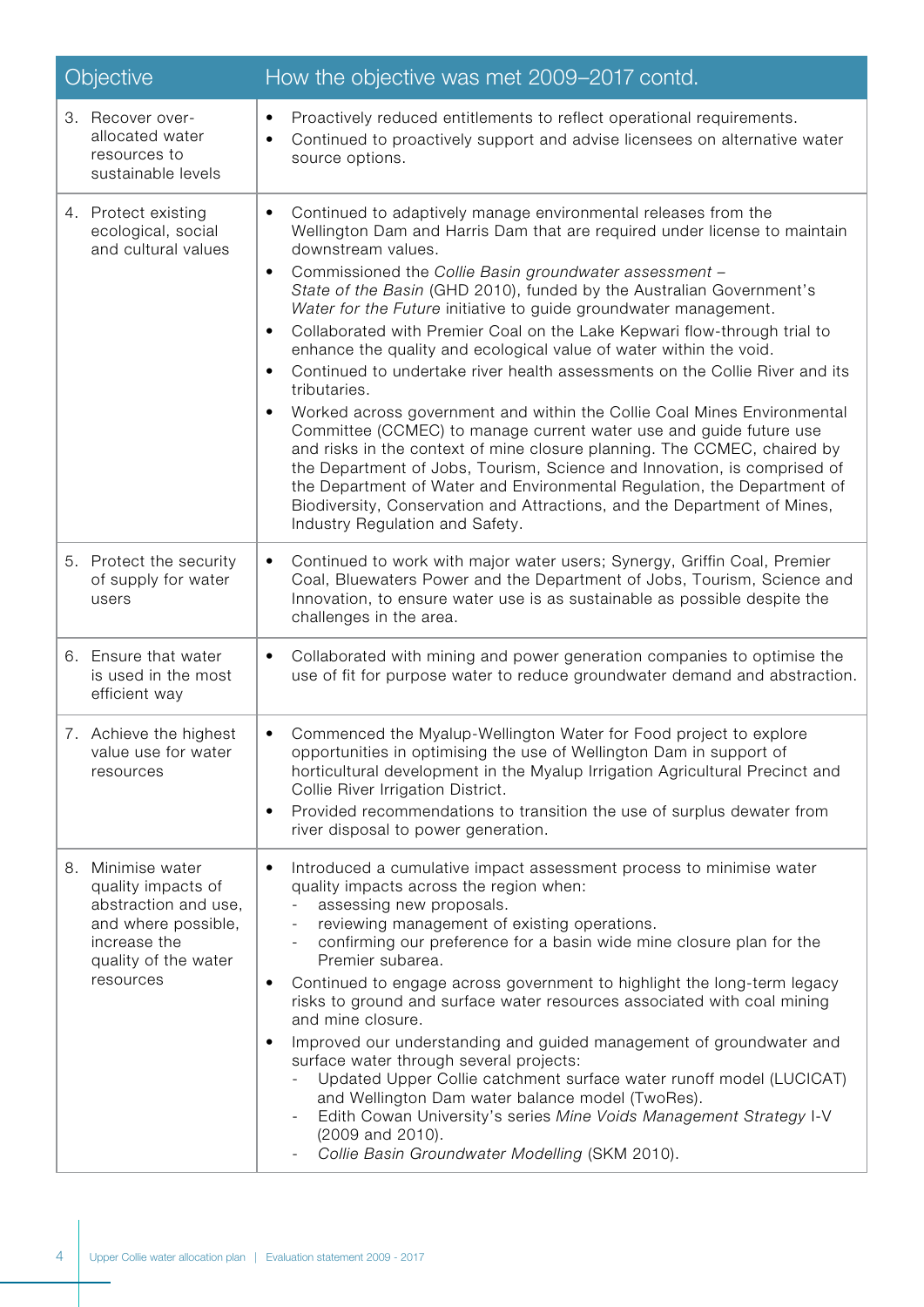# Status of water resources

Over the last four decades, rainfall in the state's southwest has declined causing decreased surface water flow in rivers and less recharge to groundwater systems. Climate change has become a critical factor in planning for both surface water and groundwater resources.

Since the release of the Upper Collie plan in 2009, annual average rainfall at Collie (Bureau of Meteorology rainfall station 9628) has declined four per cent from the previous 30 year (1975 to 2008) average (Figure 1). Using the Department of Water and Environmental Regulation climate guidelines (Department of Water 2015), we project a possible further three per cent rainfall decline by 2030 compared to the 2009 to 2017 average.

**Annual rainfall (mm)** 



Figure 1 | Annual rainfall at the Collie rainfall site (Bureau of Meteorology rainfall station 9628)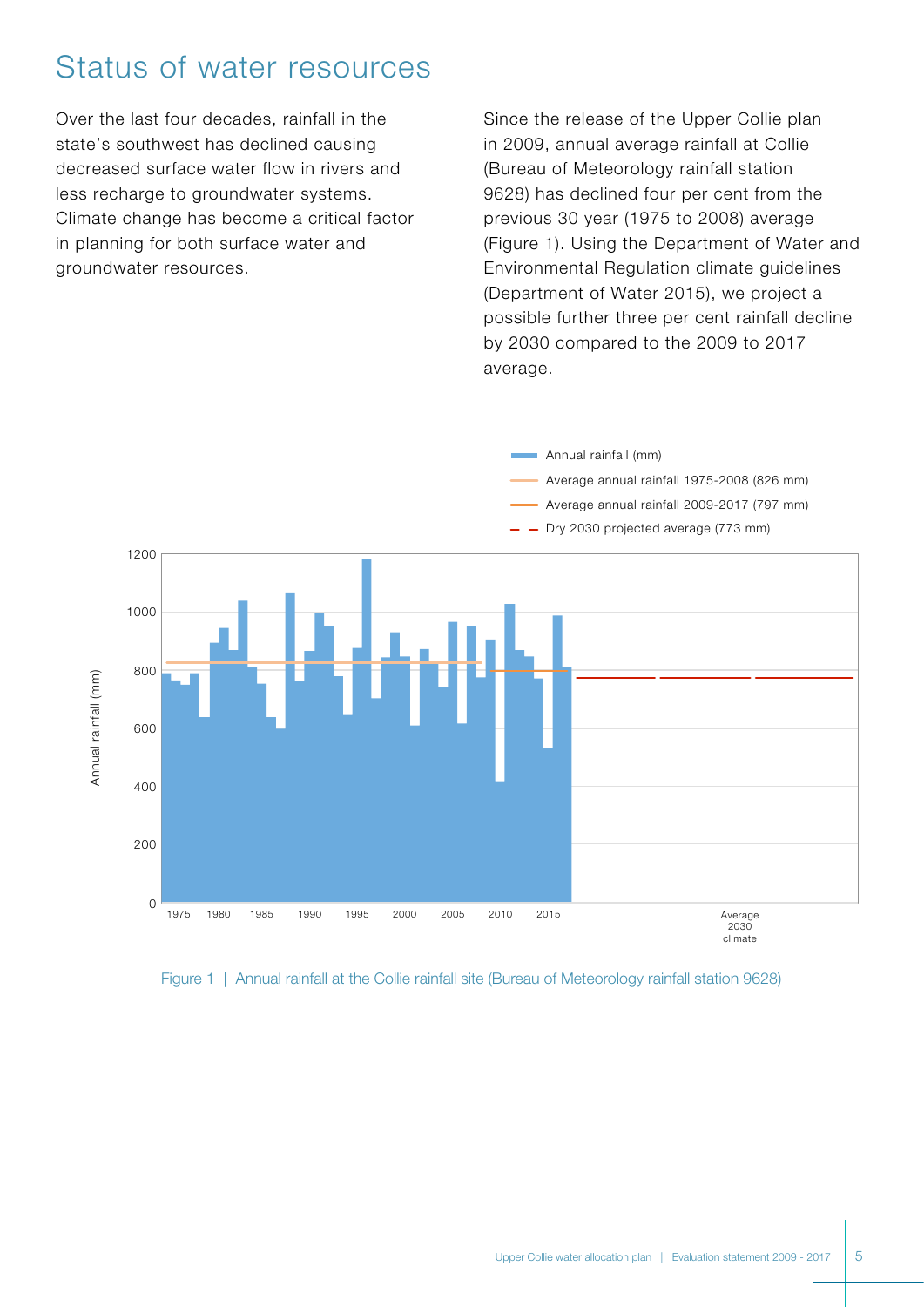

Water levels in the Collie River

# Surface water

The majority of surface water subareas in the Upper Collie plan area experienced changes in stream flow much greater than the changes in rainfall with flows over the past 10 years substantially less than the long-term average. Climate modelling shows that declining rainfall, and subsequently lower stream flow, will continue into the future.

The average annual stream flow from 2009 to 2017 was 56.5 GL/year at the Mungalup Tower monitoring location on the Collie River (Figure 2). This is a 41 per cent reduction compared to the 1975 to 2008 average of 95.7 GL/year.

Since the release of the Upper Collie plan, there have also been two exceptionally low flow years, 2010 and 2015. At Mungalup Tower, flows of 7 GL and 15 GL were recorded in these years respectively, and Collie River South branch did not contribute any flow into the Collie River for either year (Figure 3). Consequently, some river pools dried out on the Collie River South branch.

Mine dewater disposal into the river has contributed an average of 9.9 GL/year

to stream flow since 2010. This greatly masked the effects of reduced stream flow in the Collie River, particularly through the Collie town site.

Salinity has continued to increase at Mungalup Tower since 2009, with the highest recorded average annual salinity concentrations coinciding with the low flow years (Figure 4). Compared to the 1975 to 2008 period, average annual salinity from 2009 to 2017 has increased by 20 per cent, to 1549 mg/L.

Dry land salinity, caused by historic land clearing in the southern and eastern portions of the catchment, and reductions in stream flow, especially in tributaries like the Bingham River that contribute fresh water to the Collie River, are the main causes of increased salinity. Salinity levels are highest in the east branch of the Collie River, reaching 16 000 mg/L during the first flush winter flows. The east branch contributes around 70 per cent of the salt in Wellington Dam. See the Water for Food section of this statement for more information.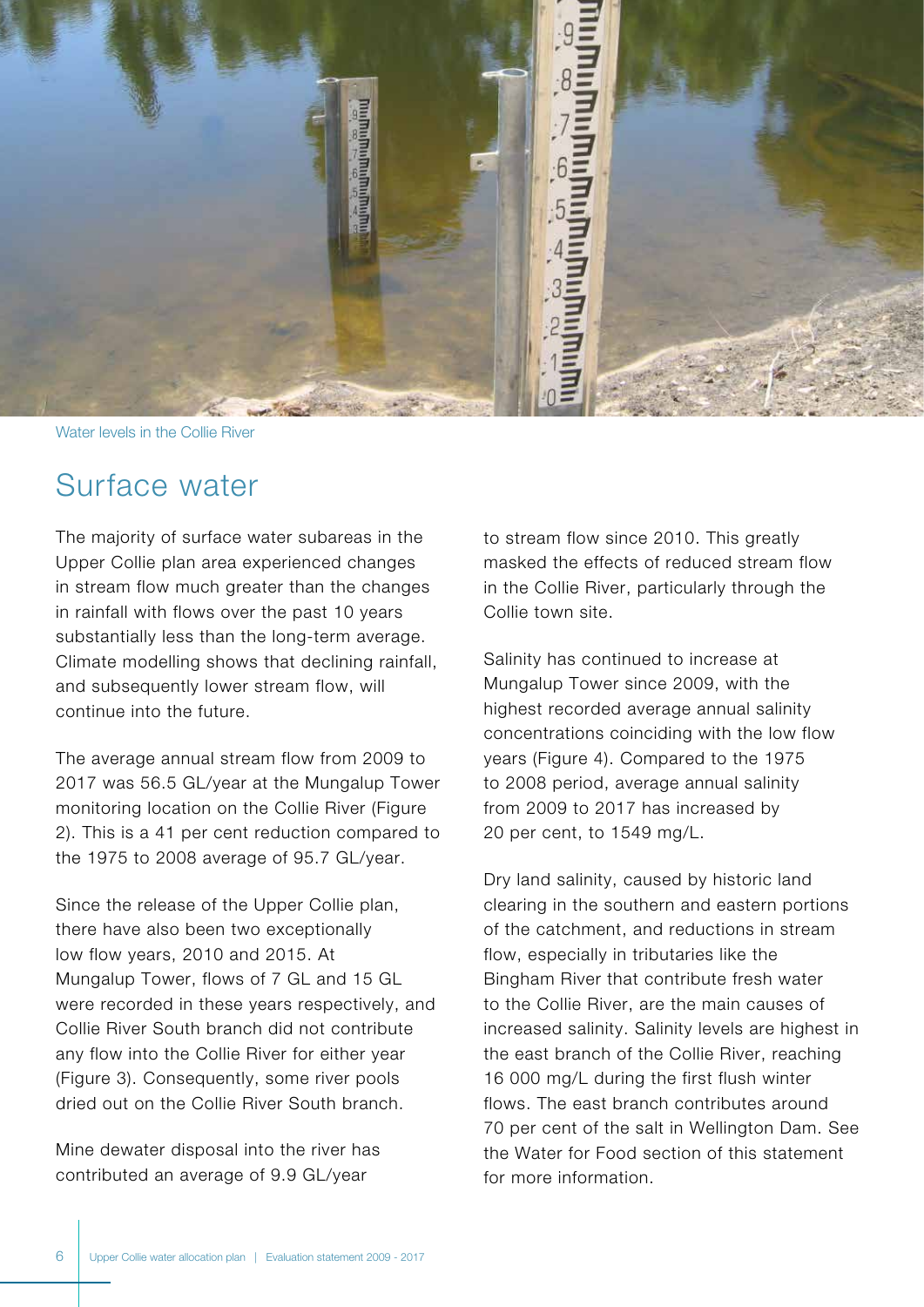

Figure 2 | Annual stream flow at Mungalup Tower on the Collie River

Annual streamflow (GL)



Figure 3 | Annual stream flow at Collie South on the Collie River South branch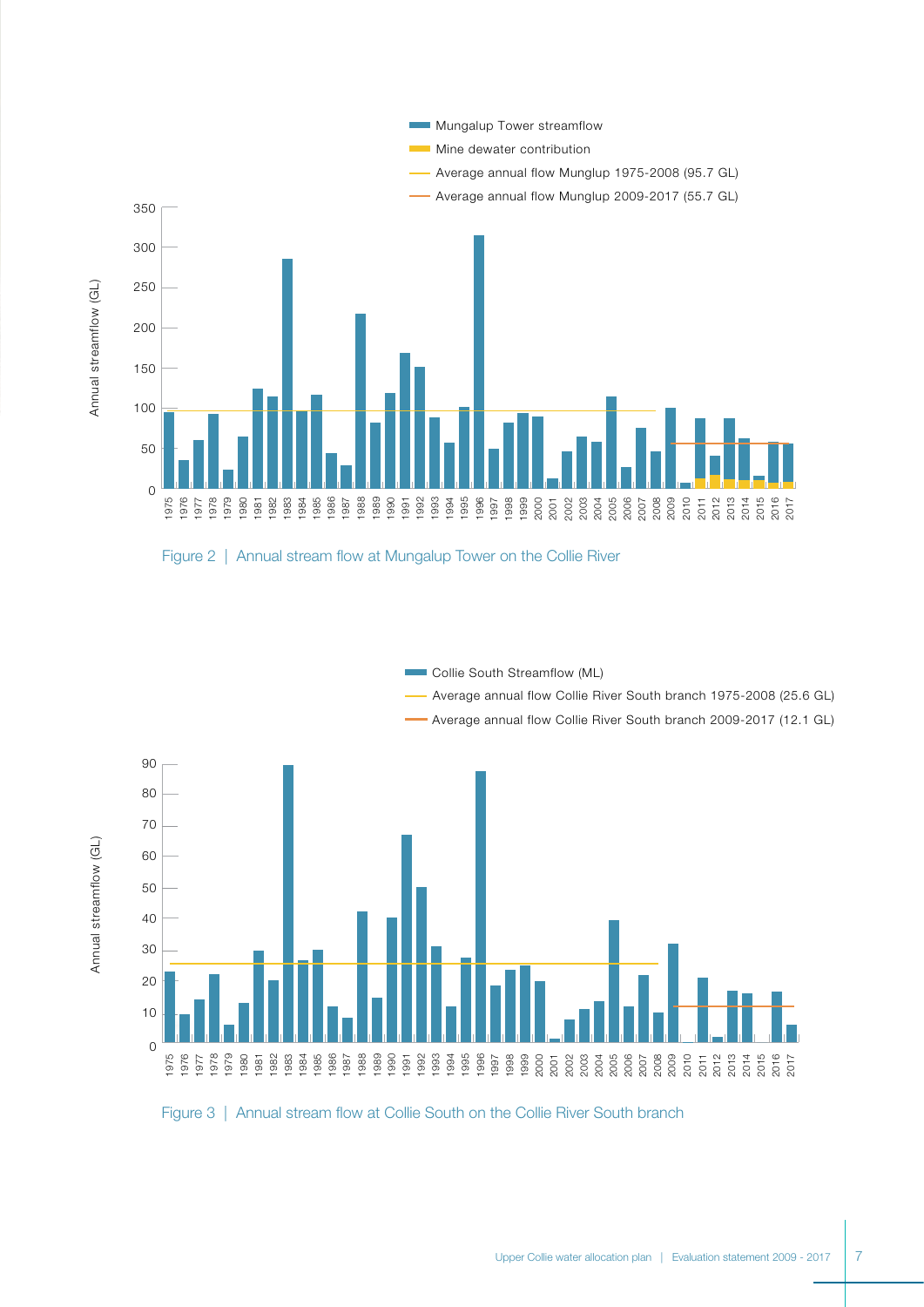

Figure 4 | Average annual salinity at Mungalup Tower

# Surface water and groundwater interaction

Duderling and Buckingham Bridge pools on the Collie River East branch were historically groundwater-dependent. The pools and Chicken Creek, a tributary of the east branch, have become disconnected from groundwater in the Premier subarea as a result of nearby dewatering. This resulted in saline surface water intruding into groundwater systems (saltwater intrusion). The pools are supplemented during summer months to maintain social and environmental values.

# River supplementation

In 1999, following recommendations from the Collie Water Advisory Group (1996), the department coordinated groundwater supplementation of the east and south branches of the Collie River. The aim was to maintain the ecological and recreational value of pools on these systems.

The department supports supplementation of Duderling and Buckingham Bridge pools (Collie River East branch) to offset groundwater drawdown from mining. However, supplementation was stopped in the south branch in 2007 following issues with the quality of the source water (acidity and elevated concentrations of dissolved metals). Our review of studies conducted by Synergy concluded that, against the significant costs associated with providing another source of water, there would be little to no ecological, cultural or social benefits from recommencing supplementation of the south branch pools.

While the Upper Collie plan supported supplementation of the Cardiff Town Pool on the south branch, based on the more recent assessment the department has revised this position. Periods of low flow and low pool levels in the south branch are primarily a natural response to climate change.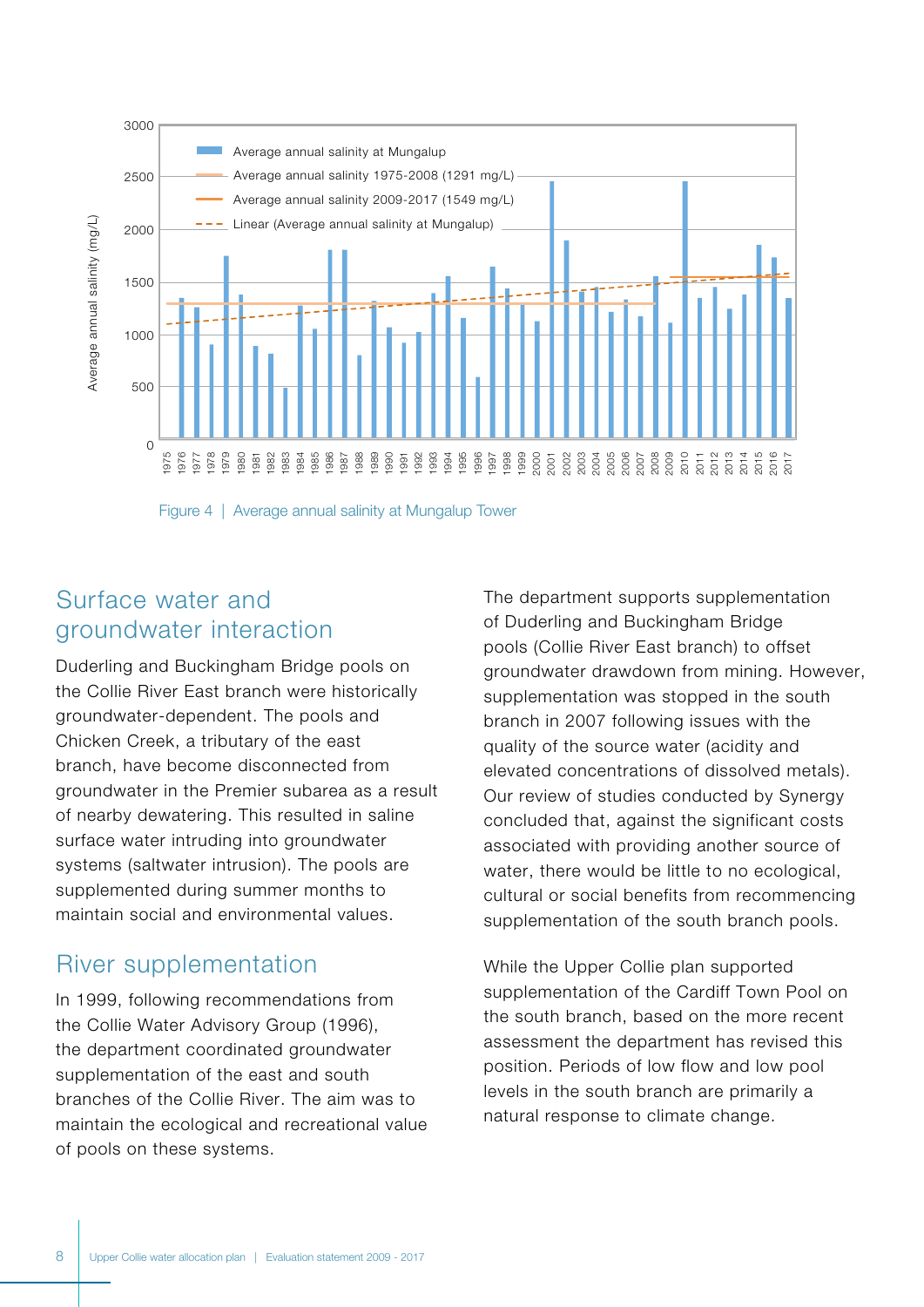# Groundwater

Abstraction is licensed in the Premier and Cardiff subareas of the Collie groundwater area (Figure 5), while no significant aquifers occur in the Collie subarea. Using licensee monitoring data and the improved groundwater model, we have increased our understanding of groundwater in these areas, along with the emerging risks associated with mining and abstraction.

Within the Premier subarea, recharge is estimated at 7.8 GL/year while annual abstraction for dewatering ranges between 19.3 GL/year and 27.3 GL/year. This supports dewatering as the main driver of groundwater level declines.

Groundwater quality in the Premier subarea ranged from slightly acidic to acidic, with a reducing pH trend reflecting both natural processes, and processes resulting from

coal mining activity, such as acid and metalliferous drainage. Groundwater salinity is highly variable, ranging from fresh to slightly brackish. This reflects a range of influences including the local hydrogeology and areas directly affected by salt water intrusion on the Collie River East and Chicken Creek branches.

Despite ceasing dewatering in the Cardiff subarea, groundwater level recovery was negligible. This can be attributed to continued local abstraction, propagation of impacts from dewatering in the Premier subarea and climate-induced declines in recharge.

Groundwater in the Cardiff subarea is slightly acidic, with increased acidity in areas of higher abstraction or where mining activities occurred historically. Groundwater salinity is fresh to marginal, tending to slightly brackish in other areas of higher abstraction.



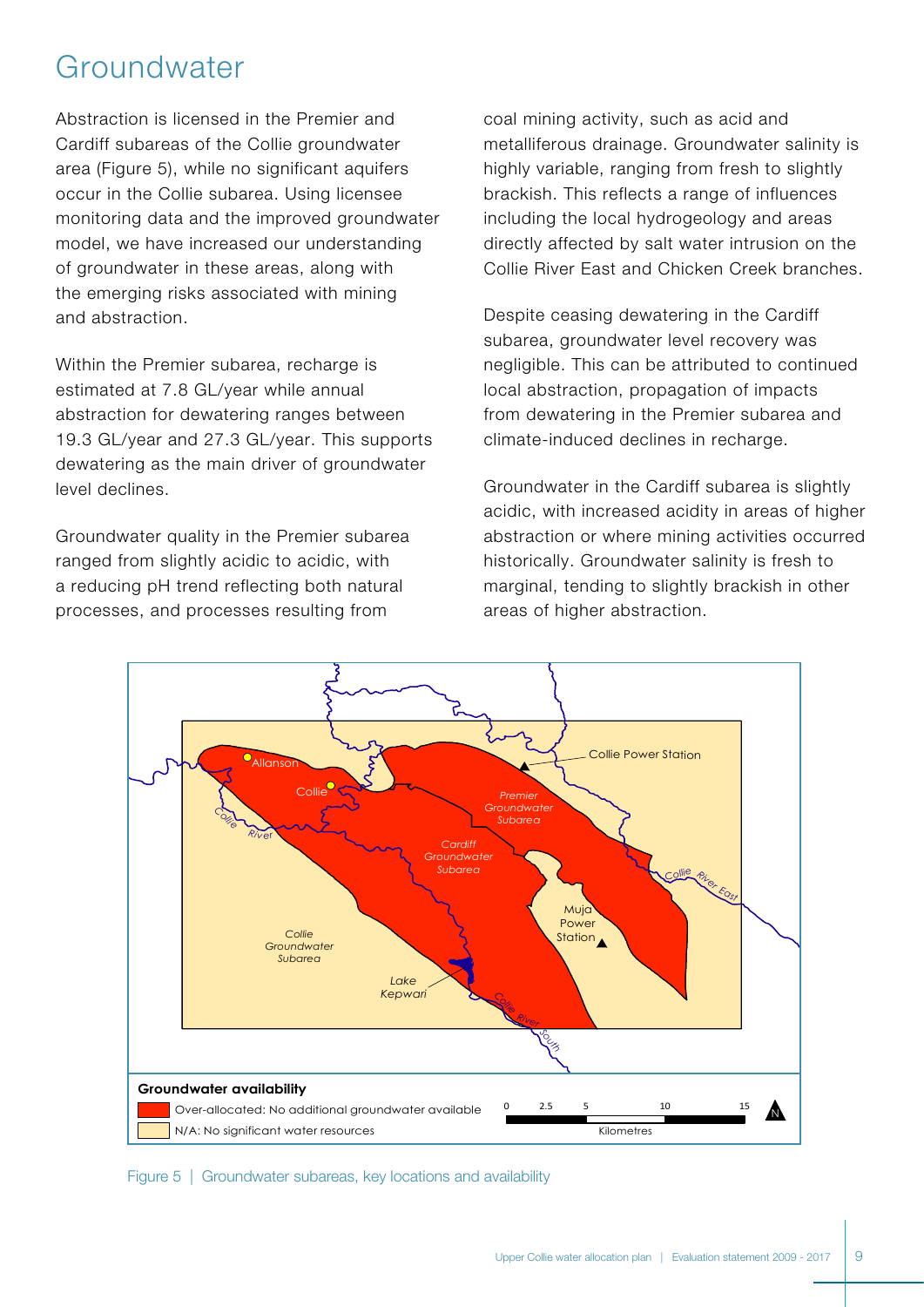### Groundwater recovery and new information

The Upper Collie plan aimed for the recovery of groundwater levels in the Cardiff subarea as mining slowed and major dewatering ceased. Our most up to date groundwater monitoring data review and use of the groundwater model, suggests that water levels are not recovering at the rate expected and will take significantly longer than anticipated.

The department will continue to work with stakeholders to review how the aquifers are responding to changing mining activities and climate change. We aim to minimise risks to water quality in the water resources and locally important environmental features including the Collie River. Ongoing groundwater level and quality monitoring continues to inform and improve our understanding of this risk.

Lake Stockton is managed by the Department of Biodiversity, Conservation and Attractions. The lake is likely to experience lower water levels in the future as the cumulative effects of mine dewatering lead to groundwater declines. Mining operations also reduce the catchment area for surface flows into the lake. This may also increase the acidity of the lake and reduce water quality, potentially affecting its recreational use and visual amenity.

Our understanding of these impacts is communicated across government and with the Collie Coal Mines Environmental Committee. The Department of Water and Environmental Regulation is influencing mine-closure planning discussions to ensure water risks are appropriately identified and managed. A basin-wide approach may be the most effective way to respond to legacy risks associated with coal mining and dewatering.

#### Groundwater acidification (acid and metalliferous drainage)

Coal is often associated with sulphidic sediments that naturally exist below the water table. Under normal circumstances they pose very little risk to the environment. Dewatering activities, such as occurs during mining, lower the watertable and expose sulphidic sediments to oxidising processes that produce acidic run-off and release heavy metals when rewet.

When dewatering ceases, groundwater levels recover. As it rises and passes through the acidified soils, groundwater can become acidic with increased soluble metal concentrations.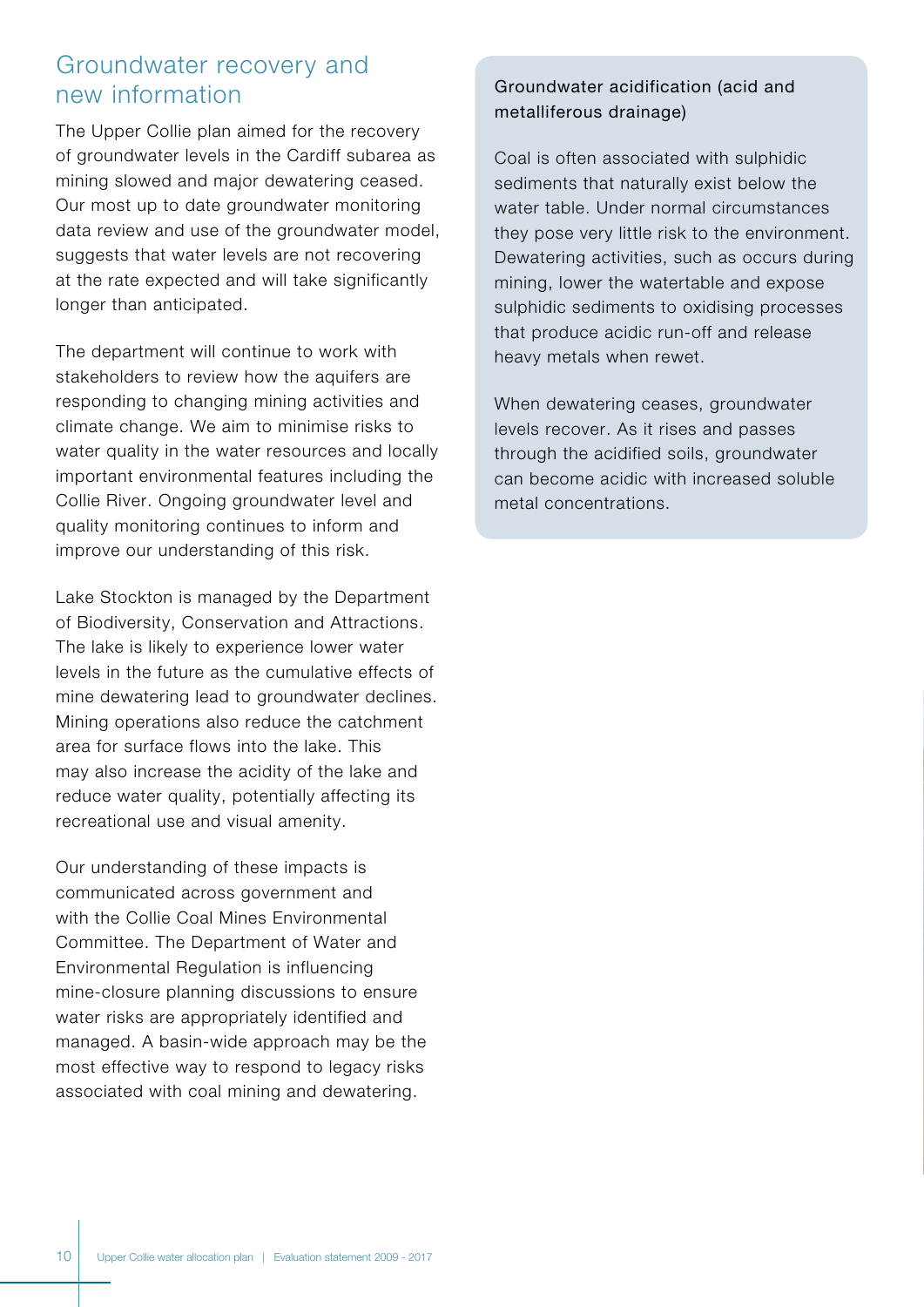# The Lake Kepwari flow-through trial

The Collie River South branch was diverted around the WO-5B mine in the 1990s while mining was underway. After mining finished, river water was used to 'rapid fill' the WO-5B mine void to reduce water quality issues and create what is now known as Lake Kepwari (Figure 5). However, the void became increasingly acidic with elevated levels of soluble metals, creating a water body with low ecological and recreation value.

The south branch was diverted around Lake Kepwari until 2011, when a significant rainfall event caused the river to overflow into the lake. The lake water quality improved after the overflow, highlighting a unique research opportunity. In 2012, the department collaborated with Premier Coal to trial re-aligning the south branch back through Lake Kepwari with the aim of identifying an alternative approach to mine closure.

The flow-through trial quantified the potential benefits of reconnecting the void back to the natural environment. It confirmed river water improved the water quality of Lake Kepwari and its ecological function by reducing acidity and soluble metal concentrations. There were no significant effects on the hydrology of the Collie River.

Based on the results of the three–year trial and following the operational phase, we understand it will become Premier Coal's preferred water management strategy for the void. Once surrendered back to the state under the State Agreement process, it is understood the state (through the Department of Biodiversity, Conservation and Attractions) will develop the area into a water–based recreational precinct.

The department will continue to conduct river health assessments downstream of Lake Kepwari to inform management of the river's ecological condition.



Lake Kepwari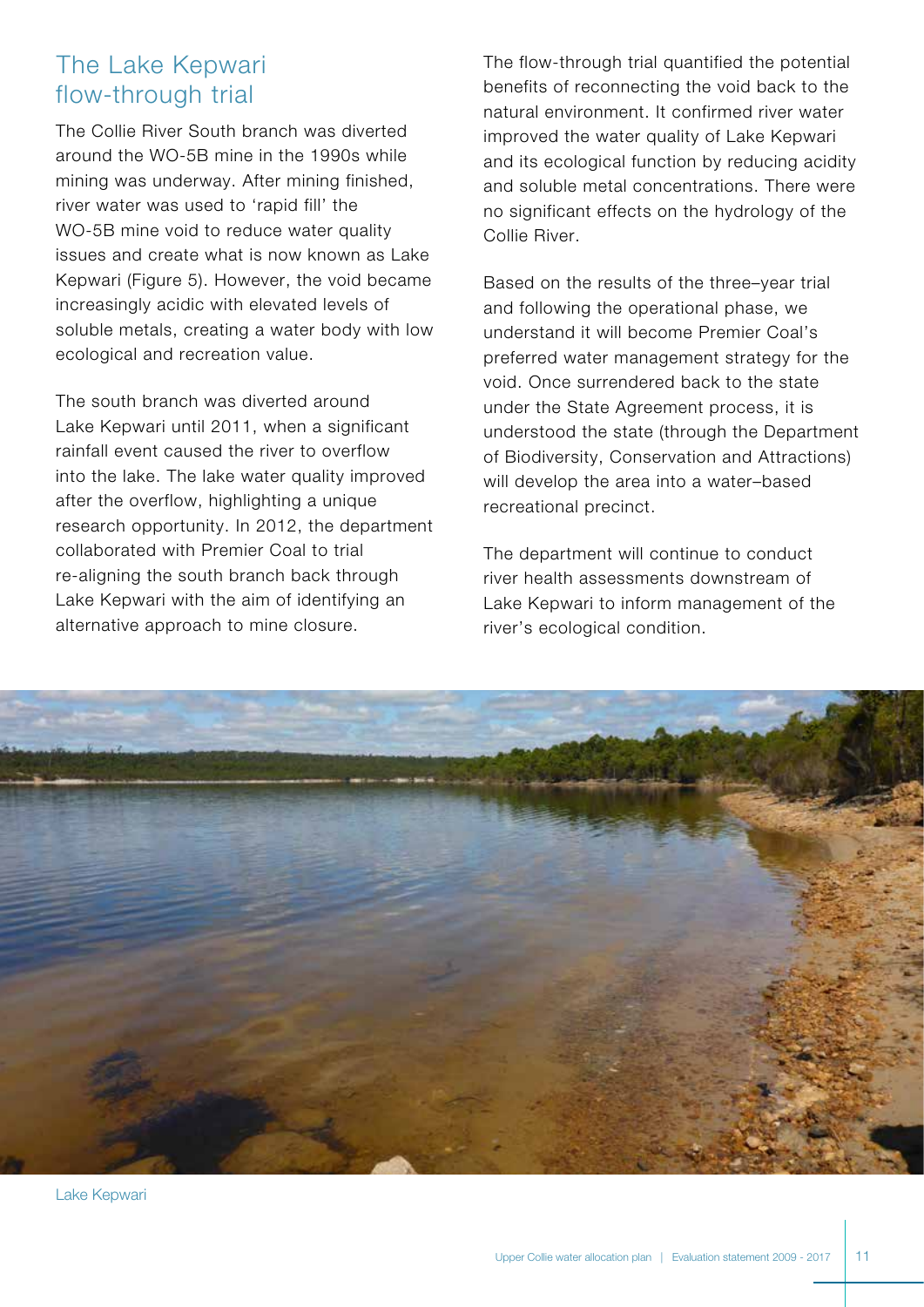# Status of water use Surface water use

Surface water is fully allocated in the Collie River East Branch, Collie River Central, Harris River and Bingham River subareas (Figure 6). Water in Collie River Central and Harris River subareas is licensed for public water supply and agricultural use. All flow from the Bingham River is set aside for the environment, to offset potential impacts to flow from salinity diversion on the east branch.

Although water is available in the Collie River South Branch and Collie River Lower East Branch subareas (Figure 6), updated information and recent changes to stream flow will be considered for licensing applications in these subareas.



Figure 6 | Surface water availability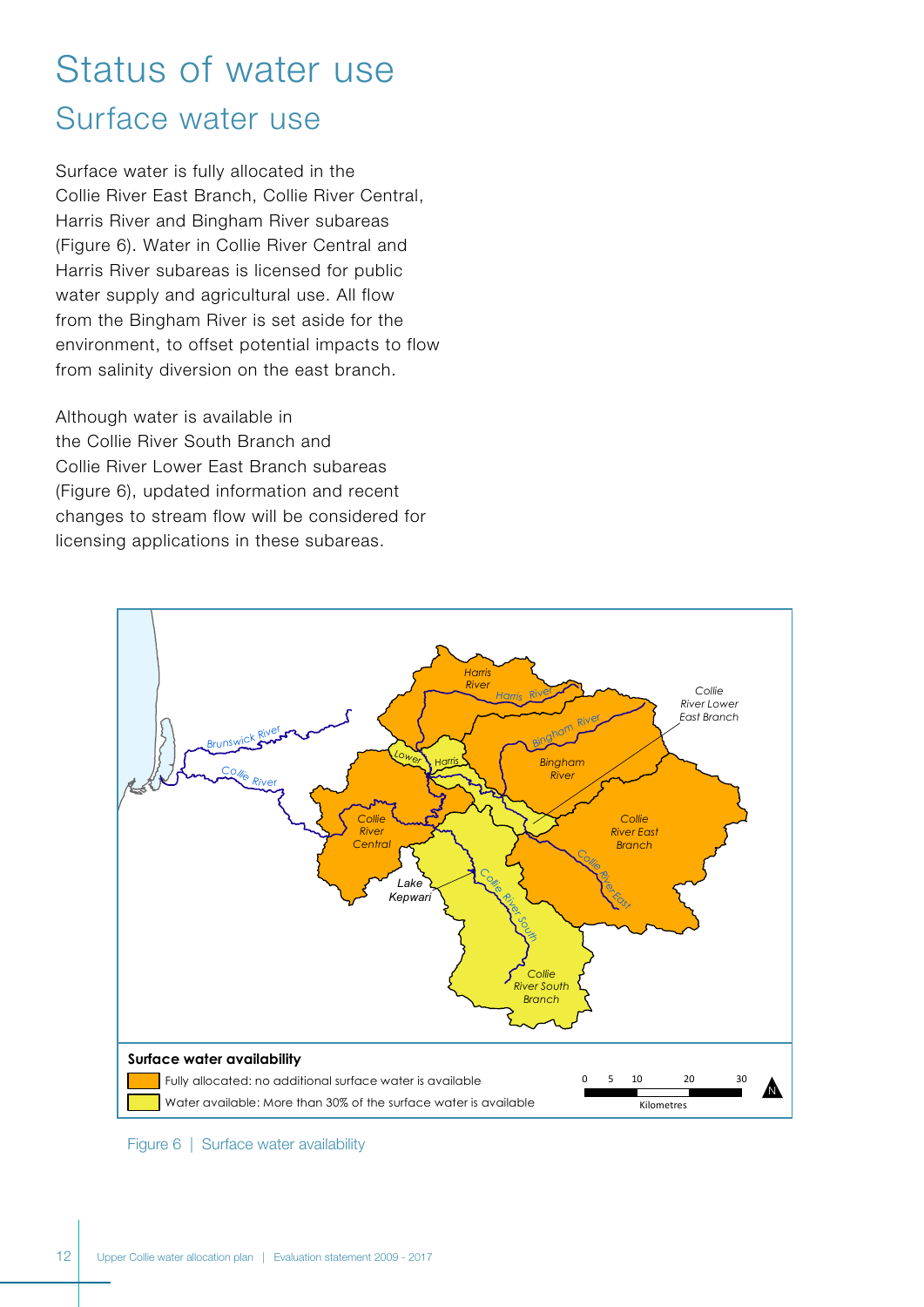

Collie River East branch diversion site

### Diversion of the Collie River East branch

The department recently provided conditional approval to Collie Water to divert saline flows from the Collie River East branch as a component of its proposed Myalup-Wellington irrigation scheme. The approval is consistent with the salinity mitigation objectives identified in the Upper Collie plan. The diversion will reduce salinity in the Wellington Dam if it is implemented.

As a key component of this approval, the department set environmental water provisions to support values downstream of the diversion. River health assessments are planned throughout the Collie River catchment to allow ongoing monitoring of ecological condition, which will assist management.

#### Use of surplus dewater

Since 2010, a significant component of surface water flow in the Collie River has been provided from the disposal of surplus mine dewater to the Collie River East branch. This masked the stream flow declines resulting from reduced rainfall. It is expected that this surplus dewater will be redirected for power generation use in mid-2018, consistent with the Collie Coal State Agreement Acts and the Upper Collie plan. However, as this will reduce flows downstream of the outfall, the department is working with Premier Coal and Synergy to implement a transition plan to minimise environmental impacts and will continue to conduct river health assessments in the area to inform management outcomes.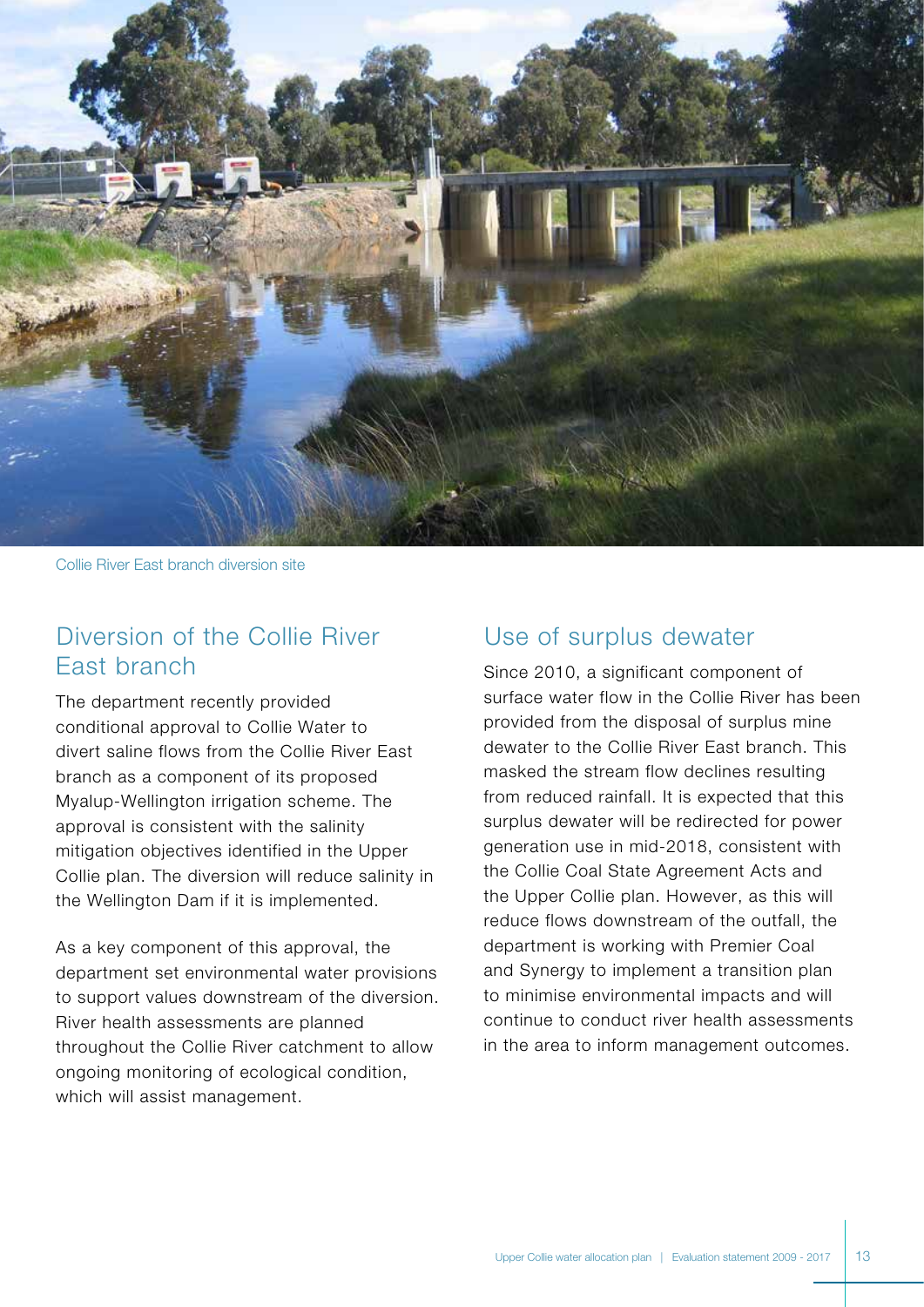

Public open space

### Collie town site

The Collie River is important to the Collie township for social amenity and cultural values and the river is the sole source of water used to irrigate public open spaces.

Our recent review of the potential impacts of climate change and changes in the amount of surplus dewater indicates that river flow through the Collie town site may reduce by around 36 per cent. Winter flows will also decline with the diversion of the Collie River East branch for Collie Water's Myalup-Wellington irrigation scheme.

Our modelling also suggests that monthly average river flow may be especially low during the summer months coinciding with peak irrigation demand (Figure 7).

The department considered that the removal of surplus dewater and salinity diversion is likely to reduce the surface water available for existing public purposes, such as irrigation of parks and ovals, and possibly the amenity of the river itself. We are managing this issue by working with affected stakeholders to identify alternative water source options to meet shortfalls in supply.



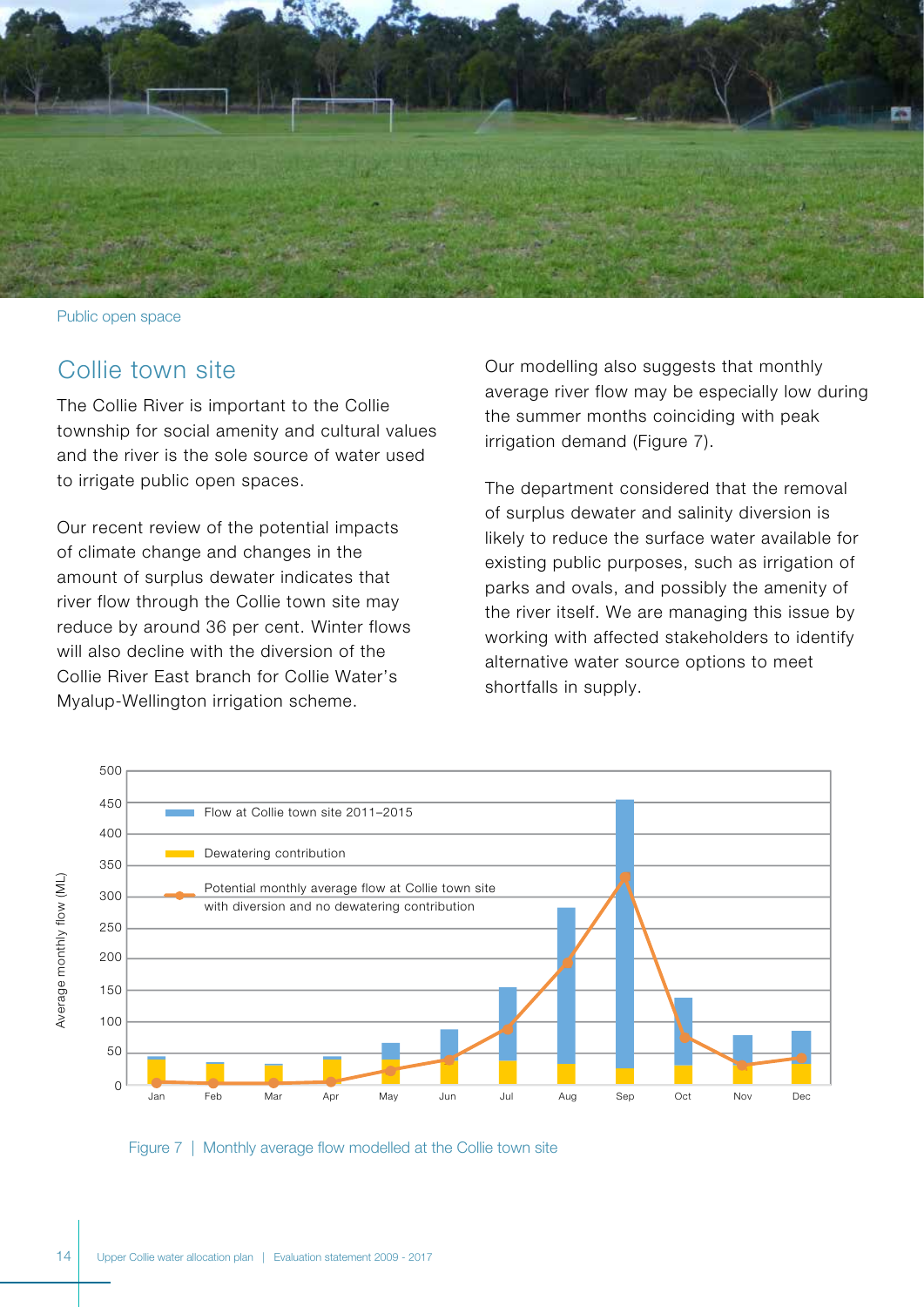

Wellington Dam

# Evaluating water availability from Wellington Dam

The 2009 Upper Collie plan identified that the 85.1 GL/year allocation limit for Wellington Dam had a 75 per cent reliability of supply. The 2015 *Lower Collie surface water allocation plan*, updated the assessment of reliability and indicated it would likely be lower in the future as a result of climate change.

The department reviewed the Wellington Dam yields and current management. We looked closely at climate change projections, the Collie Water East branch diversion, the redirection of surplus dewater, and current and future use of water from Wellington Dam.

Consistent with the Lower Collie plan, the review identified climate change as the dam's key limiting factor. The allocation limit of 85.1 GL/year will likely have a reliability of approximately 37 per cent by 2030. This means that as we get closer to 2030, the 85.1 GL would only be available approximately one in every three years. As a result of the review, the department is consulting with key

stakeholders to revise the allocation limit and reliability assumptions for the dam. Any update to the allocation limit will be reported in future evaluation statements. No changes will be made to winter release rules needed to protect downstream environments.

# River health assessments

The department will undertake river health assessments in the Collie, Harris and Bingham rivers. The assessments include biological monitoring, particularly fish and crayfish, and water quality monitoring. This will provide a baseline of river condition to support the ecological management of the Collie River and understand the flow-ecology relationships in this modified system.



**Marron**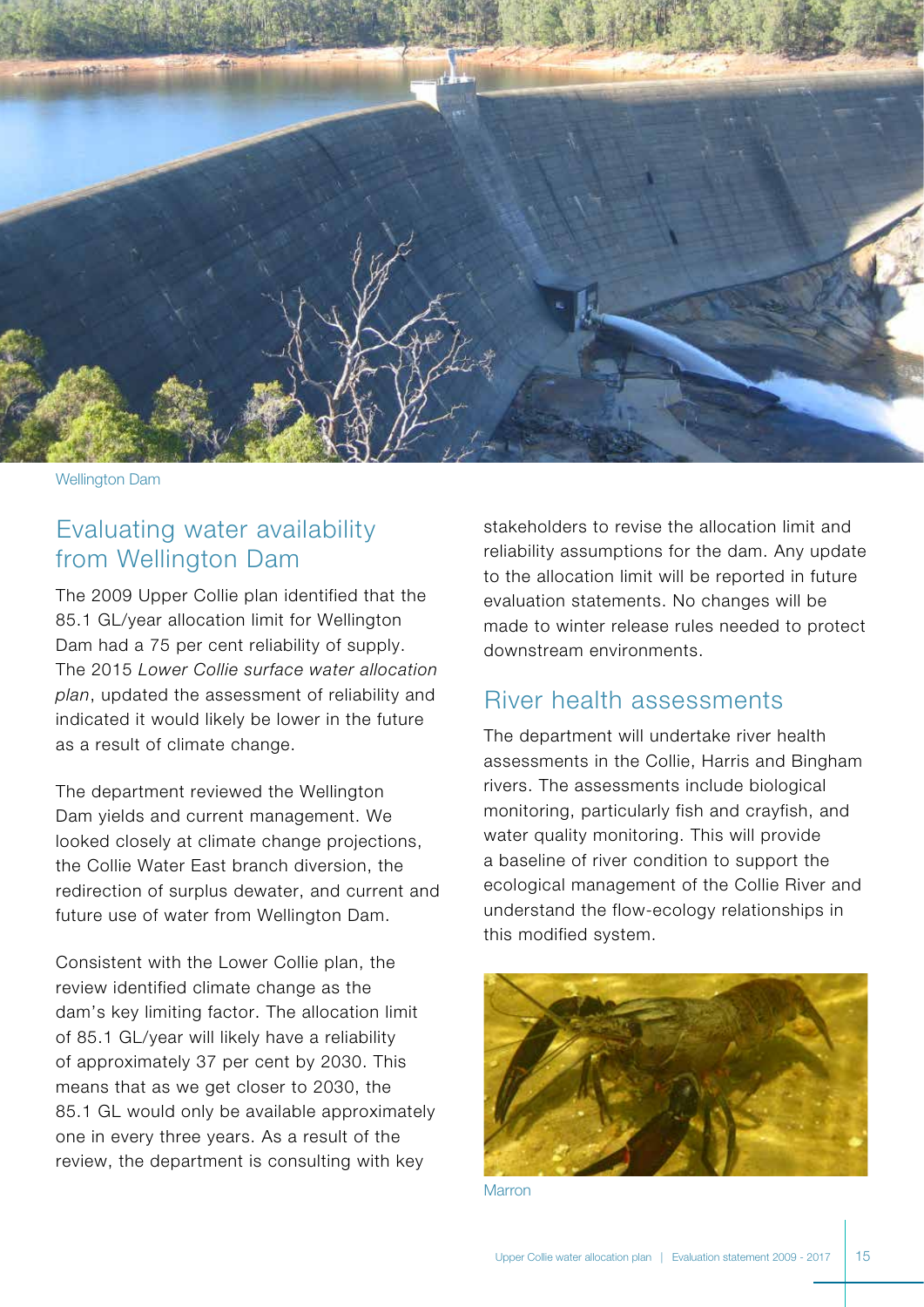# Groundwater use

State Agreements provide for the continual supply of coal to generate electricity for the South West Interconnected System, which supplies electricity from Kalbarri to Albany and to Kalgoorlie in the east.

While dewatering for mining below the watertable results in significant over allocation of groundwater resources, the department works closely with mining companies to ensure use reflects operational requirements.

We developed the *Collie Coal Basin Water Use Balance* tool to track the complex network of water use within and between the coal mining and power generating companies. It shows how much water is used and where (Figure 8). The tool supports our recommendations to the major groundwater licensees for using water in the most effective and efficient way.

Mining and power companies proactively reduce their groundwater take by using water efficiently, relying on multiple water sources, recycling water and managing a desalination plant to meet their total water needs.

Where possible, mine dewater is used instead of taking additional surface and groundwater from the Collie River or the Collie Coal Basin aquifers. Mining companies provide surplus mine dewater to the state's electricity producers and to the environment to support ecological values.

We anticipate the need to use the recently refined groundwater model to improve our understanding of abstraction in the Collie Coal Basin, particularly in terms of mine closure planning and identified risks.



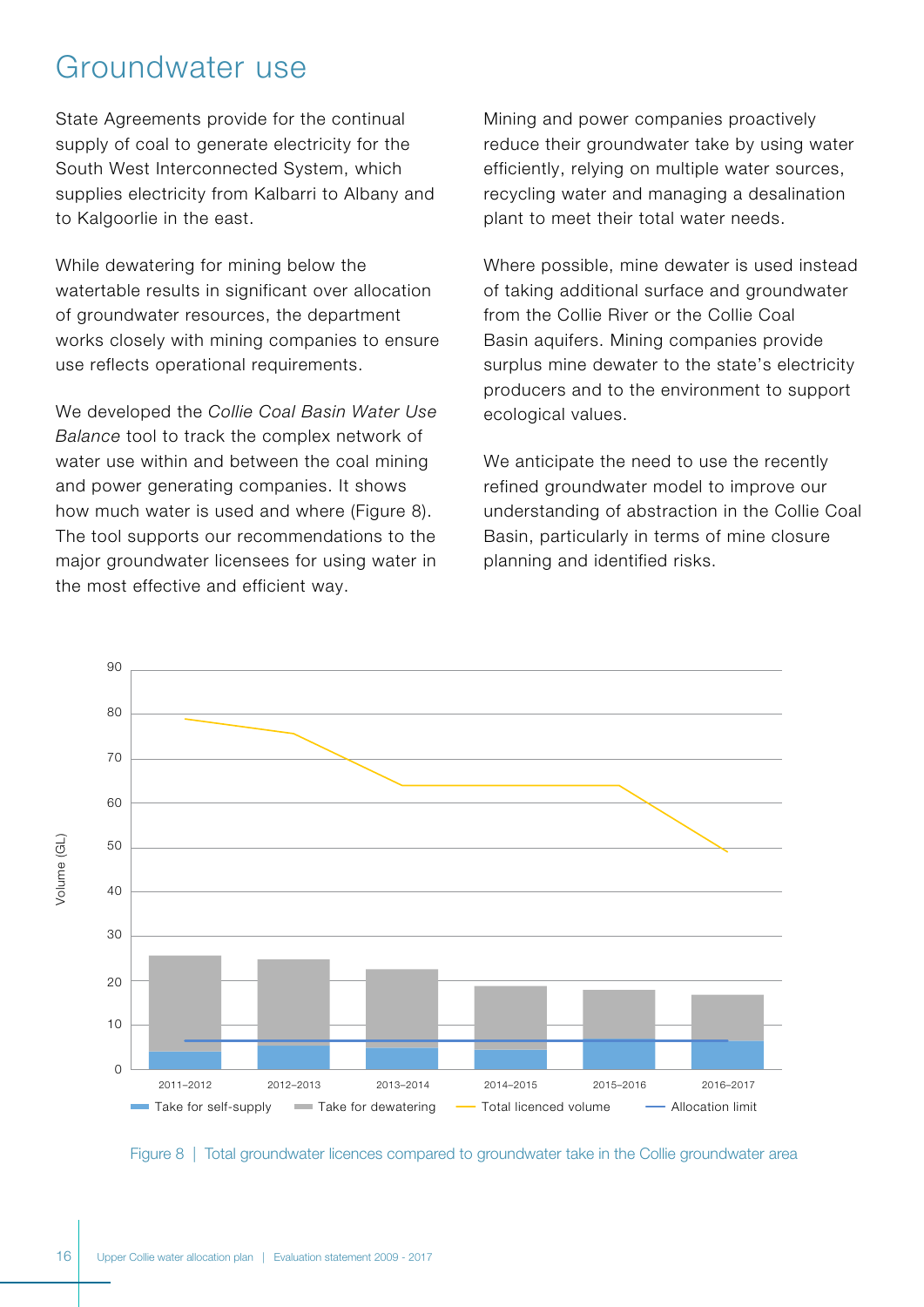# Security of supply for power generation

Protecting water supply security for existing licensed water users is an objective of the Upper Collie plan. A large volume of mine dewater currently supports power generation, preventing the need for additional groundwater abstraction.

Dewatering volumes and quality are highly variable due to complex hydrogeology, evolving mine plans and operational changes. Volumes are declining as mining activities decline in the basin.

Synergy has a groundwater entitlement for contingency water needs and as a substitute for dwindling supplies from dewatering. Until a reliable, secure and long-term replacement for dewater is identified by electricity producers, groundwater use will continue and is likely to increase.

Water security for power generation will become critical by 2021. We are working with all stakeholders to develop alternatives for the provision and security of water supply for power generation.

# Myalup-Wellington Water for Food project

Despite variable reliability, the Wellington Dam is a strategic resource in a drying climate. However, high salinity levels mean that the dam is underutilised as a resource, particularly for irrigators in Harvey Water's Collie River Irrigation District.

The \$5.7 million water investigations for the Myalup-Wellington Water for Food project is building on previous studies, including the

Collie River Salinity Recovery project, and has attracted a new industry initiative aimed at improving opportunities for water use above and below Wellington Dam.

For more information about the project, refer to the Water for Food website:

[http://www.waterforfood.wa.gov.au/Projects/](http://www.waterforfood.wa.gov.au/Projects/Myalup-Wellington) [Myalup-Wellington](http://www.waterforfood.wa.gov.au/Projects/Myalup-Wellington)